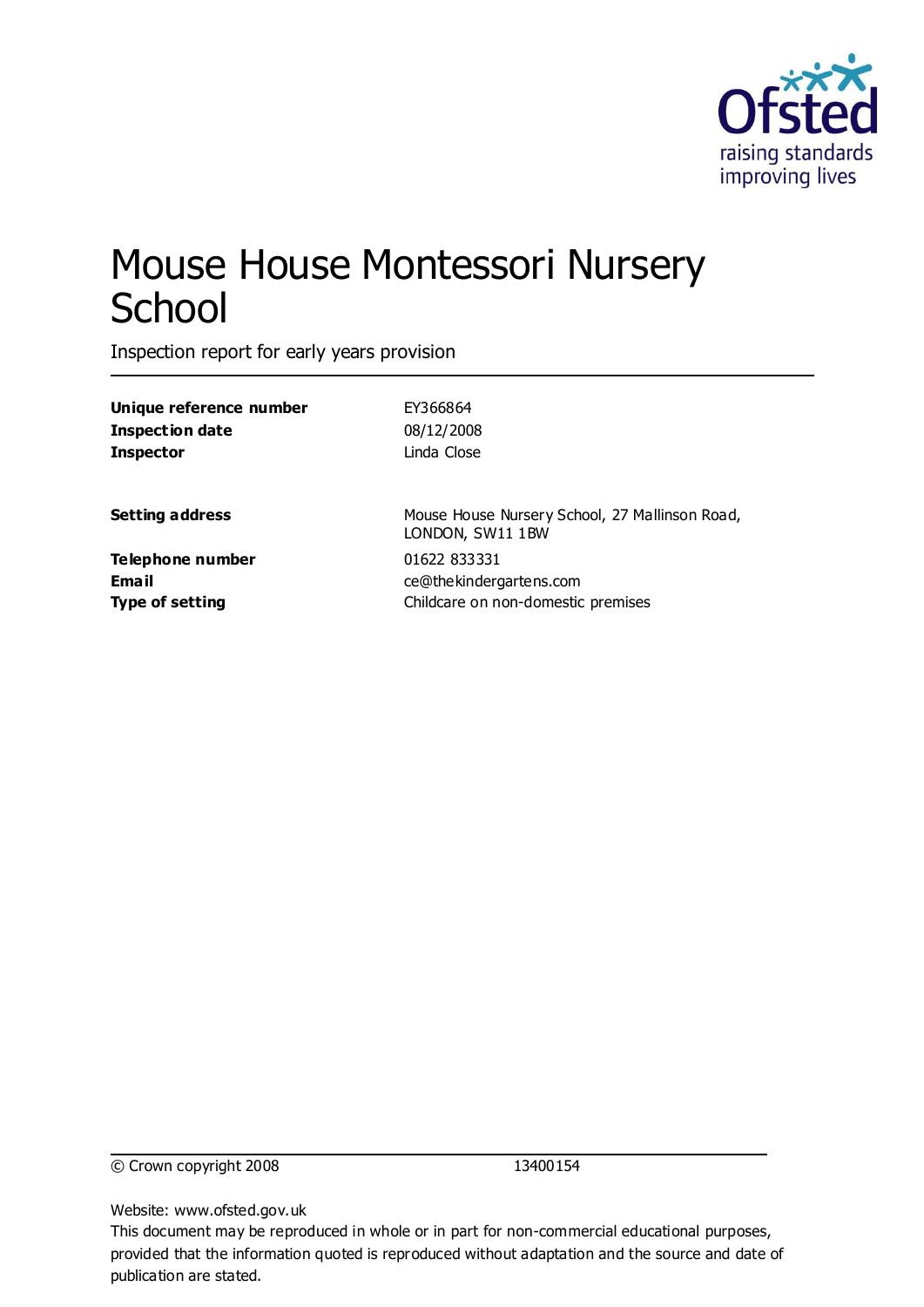### **Introduction**

This inspection was carried out by Ofsted under Sections 49 and 50 of the Childcare Act 2006 on the quality and standards of the registered early years provision. 'Early years provision' refers to provision regulated by Ofsted for children from birth to 31 August following their fifth birthday (the early years age group). The registered person must ensure that this provision complies with the statutory framework for children's learning, development and welfare, known as the *Early* Years Foundation Stage.

The report includes information on any complaints about the childcare provision which Ofsted has received since the last inspection or registration whichever is the later, which require Ofsted or the provider to take action in Annex C.

The provider must provide a copy of this report to all parents with children at the setting where reasonably practicable. The provider must provide a copy of the report to any other person who asks for one, but may charge a fee for this service (The Childcare (Inspection) Regulations 2008 regulations 9 and 10).

The setting also makes provision for children older than the early years age group which is registered on the voluntary and/or compulsory part(s) of the Childcare Register. This report does not include an evaluation of that provision, but a comment about compliance with the requirements of the Childcare Register is included in Annex B.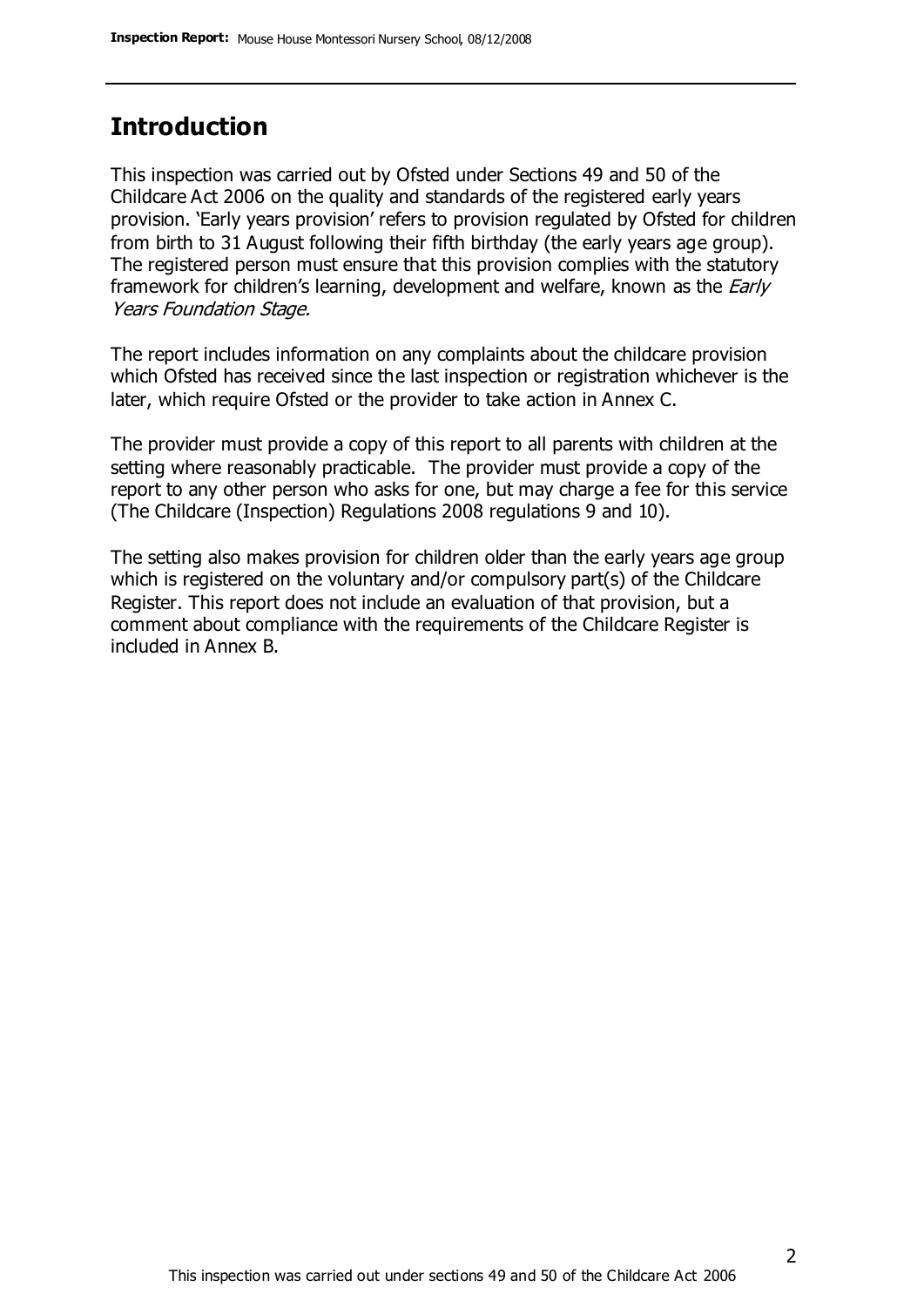### **Description of the setting**

Mouse House Nursery School opened in 1988 and was re-registered in 2005, and again in 2008. It is part of a small chain of nurseries that are privately owned. The nursery operates from premises converted from industrial use to a modern nursery building which is located in a residential area in the London Borough of Wandsworth. There are two large rooms on the first and second floors of the building and another room on the ground floor which is used for indoor sporting and dance activities. Each floor has children's toilets and kitchens. The nursery serves the local area. There are currently 88 children from two years to under five years on roll and 54 were present at the time of this inspection. Approximately one fifth of the children on roll are learning English as an additional language and a small number of children have learning difficulties. The setting is registered on the Early Years Register, the compulsory part of the Childcare Register and the voluntary part of the Childcare Register.

The nursery opens five days a week during term time. Morning sessions are from 08:45 until 12:00 or 9:00 to 12:15. Afternoon sessions are from 12:45 to 16:00. Full day sessions are from 08:45 until 15:30. Children attend a variety of sessions. A summer school is provided during the first three weeks of the break for children attending the nursery. Summer school sessions are Monday to Friday from 09:30 until 12:30. Access to the lower and first floor rooms are level or via a gently sloping ramp. Access to the first floor is via a flight of stairs.

There are 17 members of staff who work in the setting and almost all have early years qualifications. Seven members of staff are involved in level 3 management training. Additional staff work with the children and they are brought in from other settings in the group as and when required to maintain appropriate ratios of adults to children. The Montessori Teaching method and some traditional teaching strategies are used to promote children's learning and development.

### **Overall effectiveness of the early years provision**

Staff recognise the uniqueness of every child who attends the nursery. They have an excellent knowledge of each child and they work hard to ensure that every child's needs are met. The children are making significant progress towards the early learning goals given their starting points. Staff ensure that the children who are learning English as an additional language, children with learning difficulties and children from all cultures and backgrounds have access to resources and activities that help them learn. The staff work together very well to continuously review and improve the nursery's provision.

### **What steps need to be taken to improve provision further?**

To further improve the high quality early years provision the registered person should consider: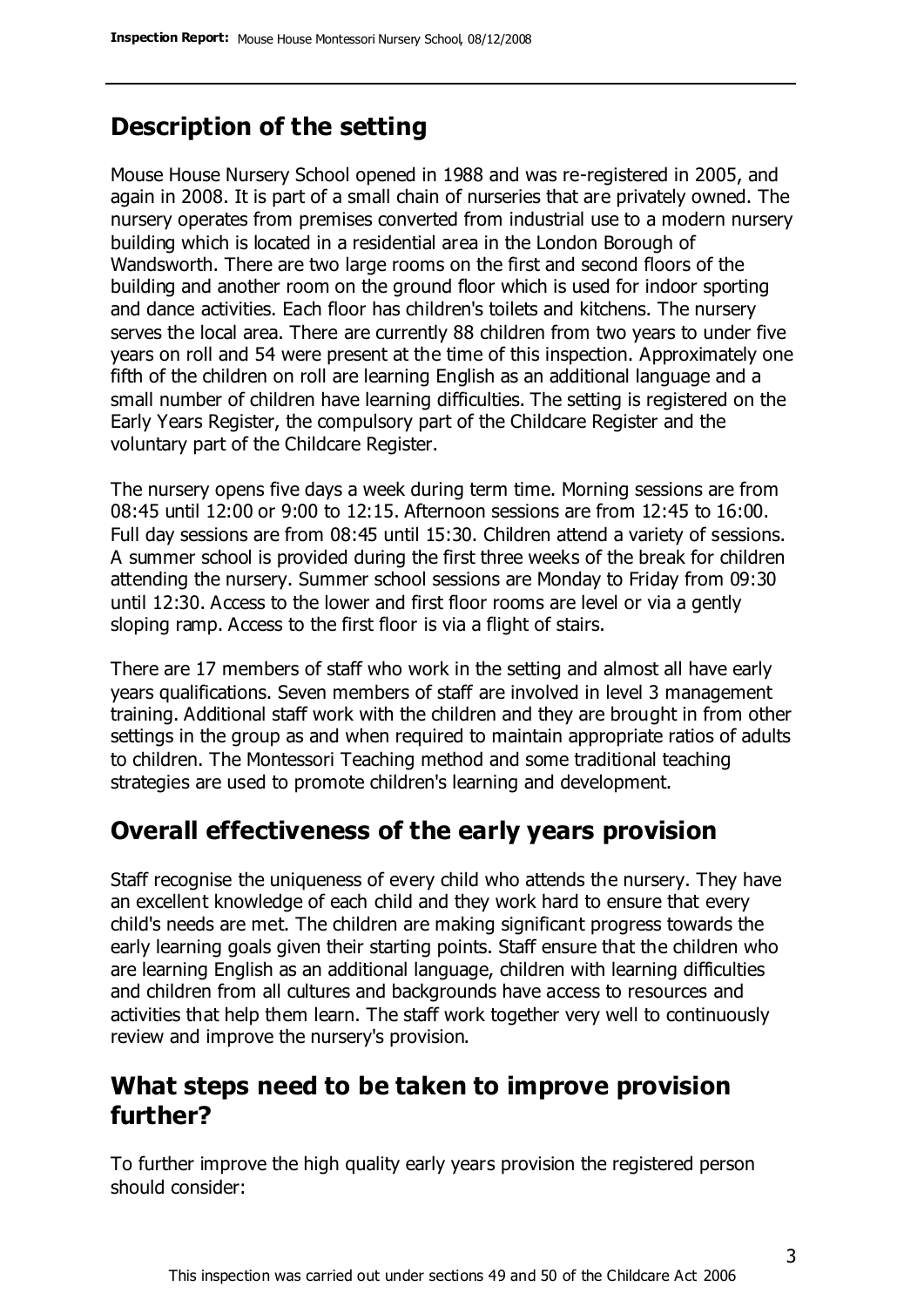encouraging parents to share and contribute to their child's Learning Journey files.

### **The leadership and management of the early years provision**

Strong and effective management ensures that high standards are maintained in the setting. Room leaders work with the staff to provide a balanced range of adultled and child initiated activities. The manager carefully monitors the planning and teaching and she ensures that the deployment of staff keeps the children safe and supports their learning. Systems of appraisal are firmly embedded in the setting. All members of staff work with the manager to identify areas of strength in their work, areas of particular interest and training requirements. All staff are strongly encouraged to attend training courses to meet the needs of the nursery and for their own professional development. All of the required documents and records are neatly and correctly kept. Staff are checked for suitability at the time of their employment. All staff are fully aware of child protection issues and procedures and they all attend regular refresher training which helps them to safeguard the children exceptionally well.

Staff have established valuable links with parents and carers. Contact books are passed back and forth between nursery and home so that the adults can share important observations and information. Parents say that they find the weekly newsletters particularly helpful in keeping them up-to-date with nursery news and future plans. They also commend the curriculum events that are held annually at the nursery and they value the written reports prepared for them by the staff. Parents are a strong link between the staff and outside agencies, including speech therapists and support workers from the local authority. This enables the staff to give children the support that they need in the setting. Parents have every faith in the staff and they speak to them often. However, parents do not regularly see and contribute to the children's 'Learning Journey' files.

Staff meet regularly to evaluate their work with the children. They have also held meetings to review the comprehensive self-evaluation document that has been compiled for the setting as a whole and they pool their thoughts and ideas to find ways to improve the provision for the children. Staff ensure that the self-evaluation document highlights strengths and a few minor issues for improvement.

### **The quality and standards of the early years provision**

Staff are exceptionally well informed about the requirements of the Early Years Foundation Stage. They plan with great care to ensure that children experience enjoyable and worthwhile experiences. Their teaching skills and their thoroughness ensure that the children make excellent progress in their learning. Staff observe the children and note their responses to their activities. They identify what the children need to learn next and provide learning opportunities that meet the developmental needs of every child.

Staff speak clearly to the children and they observe them and ask them questions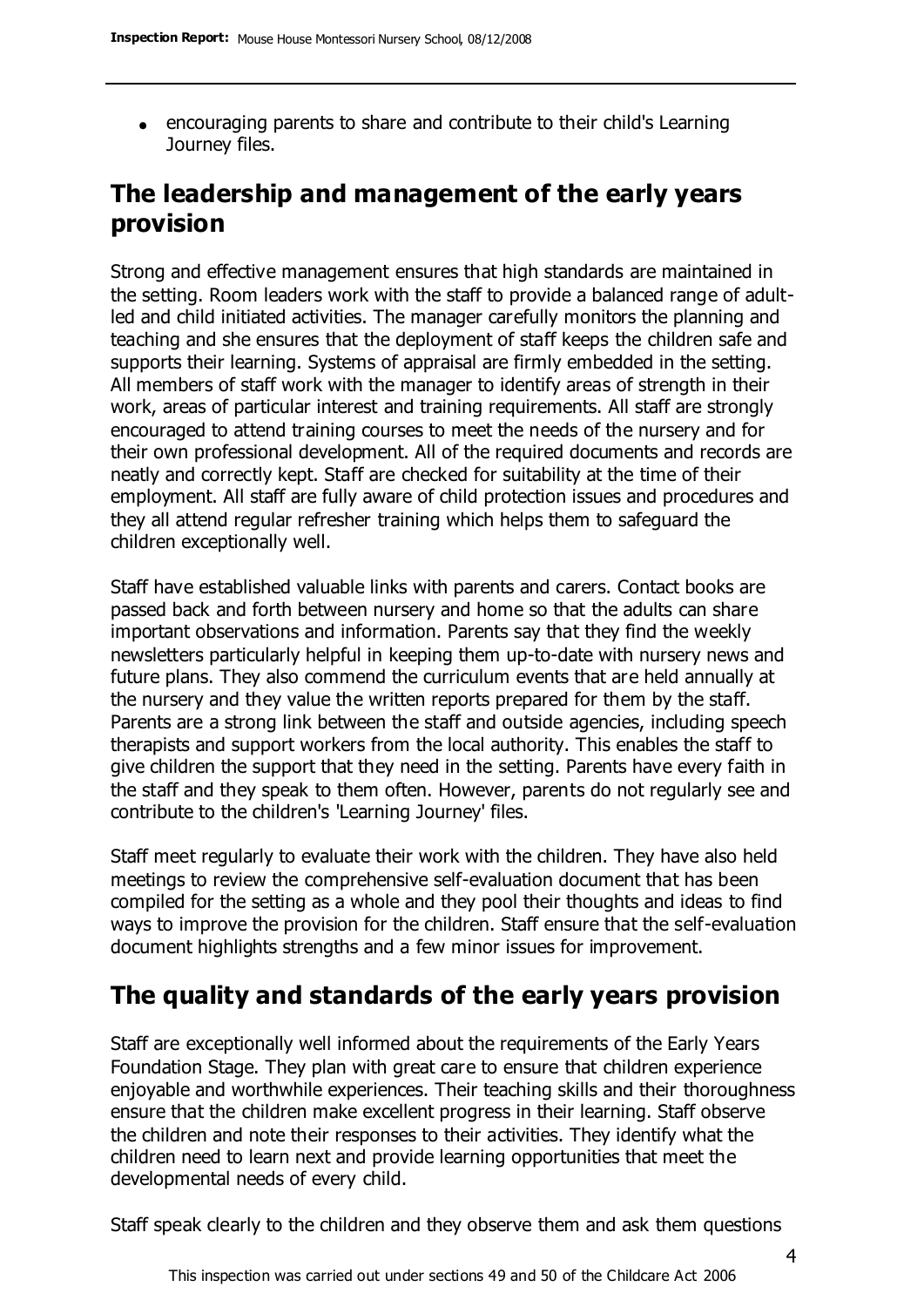to check their understanding. They support children's language development and their early literacy skills very well and this is evident in the delightful examples of children's mark making that are displayed in every area. Children see labels and notices in the corridors and in their rooms that show them how writing is used. They have easy access to a wide range of good quality books in all rooms. Children store their finished work in their own labelled tray which they find with ease. Staff nurture clear speech through patient explanation and their own clear ways of speaking.

Staff base their teaching on the Montessori philosophy of education. They also use traditional teaching methods to good effect. Children work in small and large groups and they respond very well to stories. They confidently select art materials in the craft area and they use them with abandon to make very attractive pictures and models. The whole setting is used to display children's art work and the upstairs area in particular is beautifully decorated with pictures and collage, making a colourful and attractive learning environment for the children.

All children take part in valuable music, drama, sport and dance activities led by specialist visiting teachers. Staff ensure that children who attend in the afternoon also benefit from these sessions which demonstrates their wholehearted commitment to inclusion. Staff take children to a local park every day taking great care that the children are safe at all times. However, they do not limit the children in climbing and scrambling on the sturdy fixed equipment in the park which helps children to gauge risks for themselves. Staff are exceptionally well informed about allergies and health issues. They enforce a 'no nuts' policy to keep all children safe. Meals are not prepared in the setting but snacks are healthy and discussions and routines help children to learn about sensible eating and good hygiene.

Staff are very polite and kind in their management of the children's behaviour and this is a particular area of strength in the setting. They are patient and they explain clearly why children must share and take turns with favourite toys. Throughout the inspection the children were lively, busy, happy and well behaved. Staff help the children to develop skills that contribute to their future economic wellbeing. They successfully foster children's early literacy and numeracy and the children are curious and confident. They make good use of a modern computer showing well developed mouse control and programme selection and navigation skills.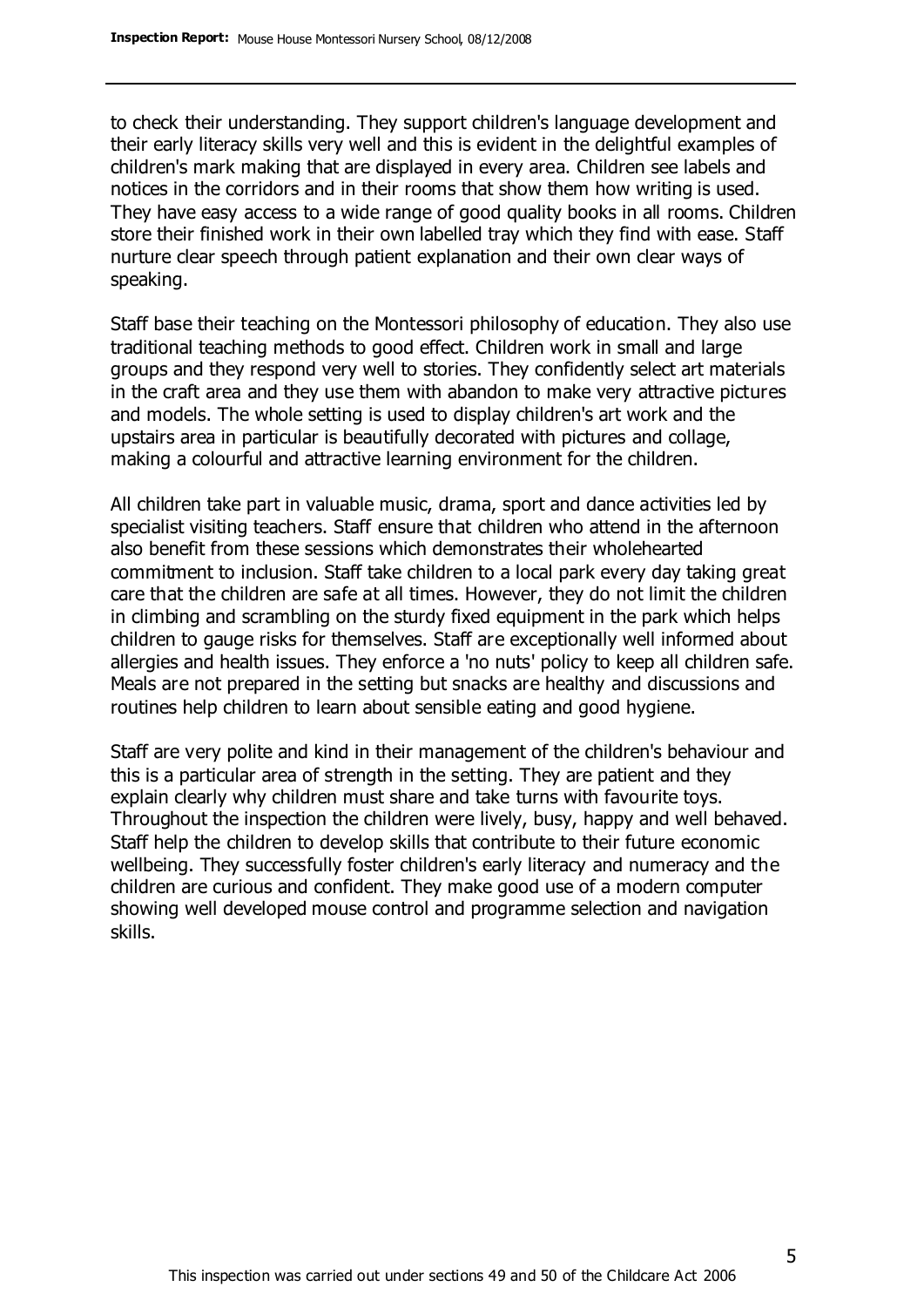## **Annex A: record of inspection judgements**

#### **The key inspection judgements and what they mean**

Grade 1 is Outstanding: this aspect of the provision is of exceptionally high quality Grade 2 is Good: this aspect of the provision is strong Grade 3 is Satisfactory: this aspect of the provision is sound Grade 4 is Inadequate: this aspect of the provision is not good enough

### **Overall effectiveness**

| How effective is the provision in meeting the needs<br>of children in the Early Years Foundation Stage? |  |
|---------------------------------------------------------------------------------------------------------|--|
| How well does the provision promote inclusive practice?                                                 |  |
| The capacity of the provision to maintain continuous                                                    |  |
| improvement.                                                                                            |  |

### **Leadership and management**

| How effectively is provision in the Early Years               |  |
|---------------------------------------------------------------|--|
| <b>Foundation Stage led and managed?</b>                      |  |
| How effective is the setting's self-evaluation, including the |  |
| steps taken to promote improvement?                           |  |
| How well does the setting work in partnership with parents    |  |
| and others?                                                   |  |
| How well are children safequarded?                            |  |

### **Quality and standards**

| How effectively are children in the Early Years<br><b>Foundation Stage helped to learn and develop?</b> |  |
|---------------------------------------------------------------------------------------------------------|--|
| How effectively is the welfare of children in the Early                                                 |  |
| <b>Years Foundation Stage promoted?</b>                                                                 |  |
| How well are children helped to stay safe?                                                              |  |
| How well are children helped to be healthy?                                                             |  |
| How well are children helped to enjoy and achieve?                                                      |  |
| How well are children helped to make a positive                                                         |  |
| contribution?                                                                                           |  |
| How well are children helped develop skills that will                                                   |  |
| contribute to their future economic well-being?                                                         |  |

Any complaints about the inspection or report should be made following the procedures set out in the guidance available from Ofsted's website: www.ofsted.gov.uk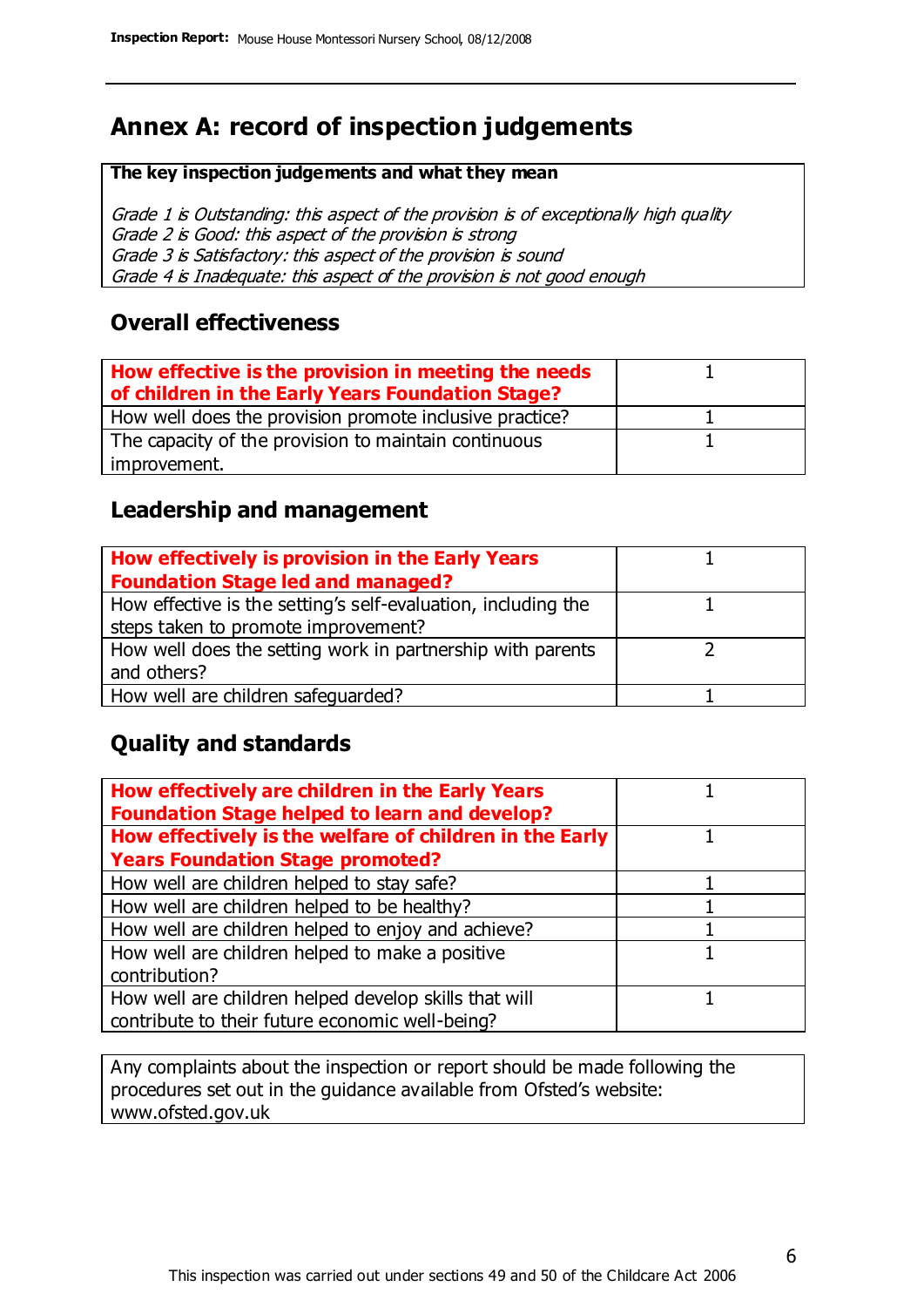# **Annex B: the Childcare Register**

| The provider confirms that the requirements of the<br>compulsory part of the Childcare Register are: | Met |
|------------------------------------------------------------------------------------------------------|-----|
| The provider confirms that the requirements of the<br>voluntary part of the Childcare Register are:  | Met |